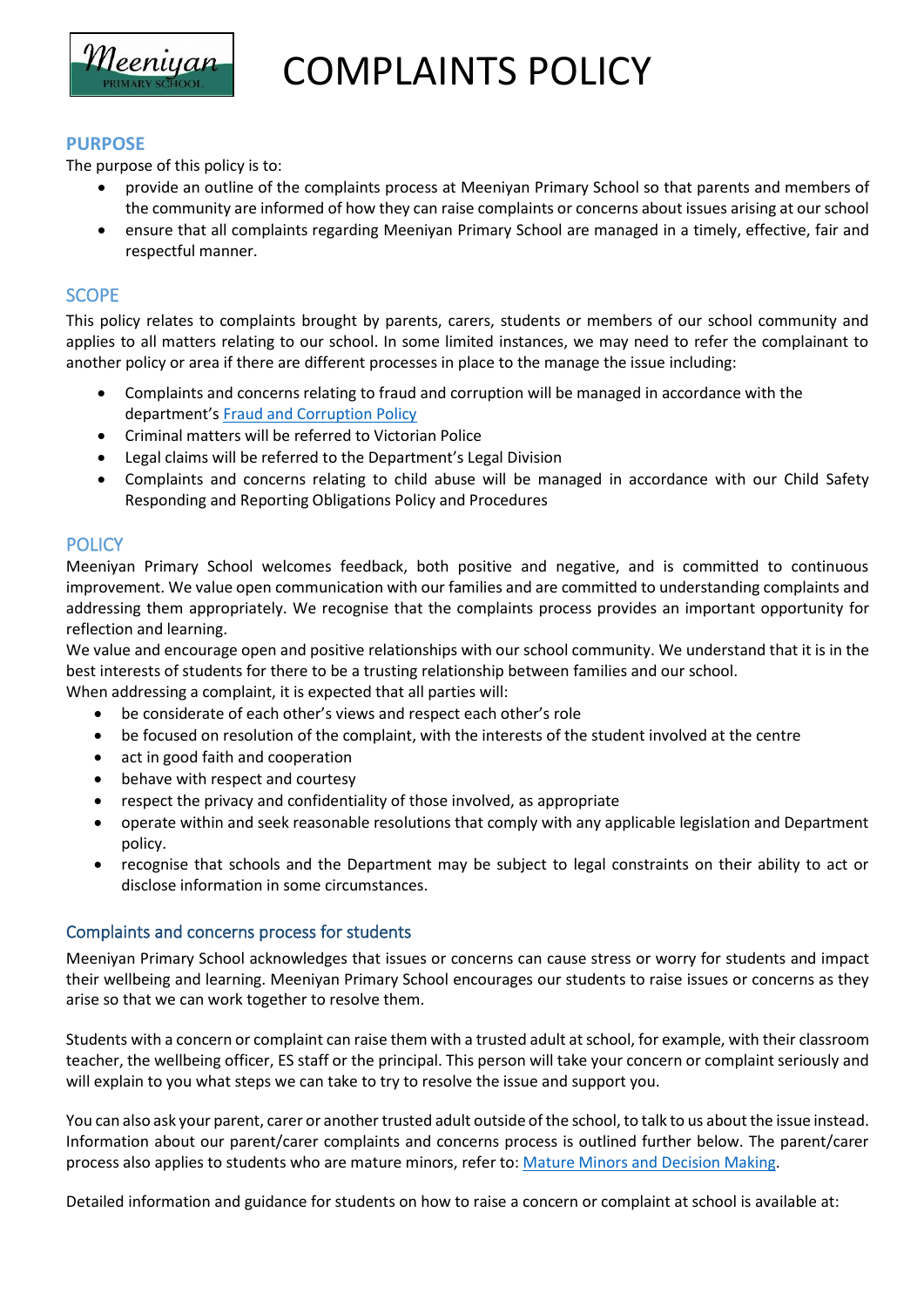• Resolving complaints at school – A resource for students

Further information and resources to support students to raise issues or concerns are available at:

- [Report Racism Hotline](https://www.vic.gov.au/report-racism-or-religious-discrimination-schools) (call 1800 722 476) this hotline enables students to report concerns relating to racism or religious discrimination
- [Reach Out](https://au.reachout.com/?gclid=CjwKCAiAgbiQBhAHEiwAuQ6BktaB5xneGFK3TnOql5c5eZ7af7dDm9ffLZa7N59FEtbtQzVIk8sGWhoC8N0QAvD_BwE)
- [Headspace](https://headspace.org.au/)
- [Kids Helpline](https://kidshelpline.com.au/?gclid=CjwKCAiAgbiQBhAHEiwAuQ6Bkro6UD2EBcRILznFnRhKjfi5I84jJlUa0fyiiYLQ4mHx5sXTStxH8BoCCEIQAvD_BwE) (call 1800 55 1800)
- [Victorian Aboriginal Education Association](https://www.vaeai.org.au/) (VAEAI)

### Preparation for raising a concern or complaint

Meeniyan Primary School encourages parents, carers or members of the community who may wish to submit a complaint to:

- carefully consider the issues you would like to discuss
- remember you may not have all the facts relating to the issues that you want to raise
- think about how the matter could be resolved
- be informed by checking the policies and guidelines set by the Department and Meeniyan Primary School.

# Complaints process

Meeniyan Primary School is always happy to discuss with parents/carers and community members any concerns that they may have. Concerns in the first instance should be directed to the child's teacher for concerns related to child's learning or specific incidents in the classroom, or, contact the Principal for more complex concerns. Where possible, school staff will work with you to ensure that your concerns are appropriately addressed.

Where concerns cannot be resolved in this way, parents or community members may wish to make a formal complaint to the Principal.

If you would like to make a formal complaint, in most cases, depending on the nature of the complaint raised, our school will first seek to understand the issues and will then convene a resolution meeting with the aim of resolving the complaint together. The following process will apply:

- **1. Complaint received:** Please either email or phone the Principal to outline your complaint so that we can fully understand what the issues are. We can discuss your complaint in a way that is convenient for you, whether in writing, in person or over the phone.
- **2. Information gathering:** Depending on the issues raised in the complaint, the Principal may need to gather further information to properly understand the situation. This process may also involve speaking to others to obtain details about the situation, or the concerns raised.
- **3. Response:** Where possible, a resolution meeting will be arranged with the Principal to discuss the complaint with the objective of reaching a resolution satisfactory to all parties. If after the resolution meeting we are unable to resolve the complaint together, we will work with you to produce a written summary of the complaint in the event you would like to take further action about it. In some circumstances, the Principal may determine that a resolution meeting would not be appropriate. In this situation, a response to the complaint will be provided in writing.
- **4. Timelines:** Meeniyan Primary School will acknowledge receipt of your complaint as soon as possible (usually within two school days) and will seek to resolve complaints in a timely manner. Depending on the complexity of the complaint, Meeniyan Primary School may need some time to gather enough information to fully understand the circumstances of your complaint. We will endeavour to complete any necessary information gathering and hold a resolution meeting where appropriate within 10 working days of the complaint being raised. In situations where further time is required, Meeniyan Primary School will consult with you and discuss any interim solutions to the dispute that can be put in place.

Please note that unreasonable conduct (e.g. vexatious complaints) may need to be managed differently to the procedures in this policy.